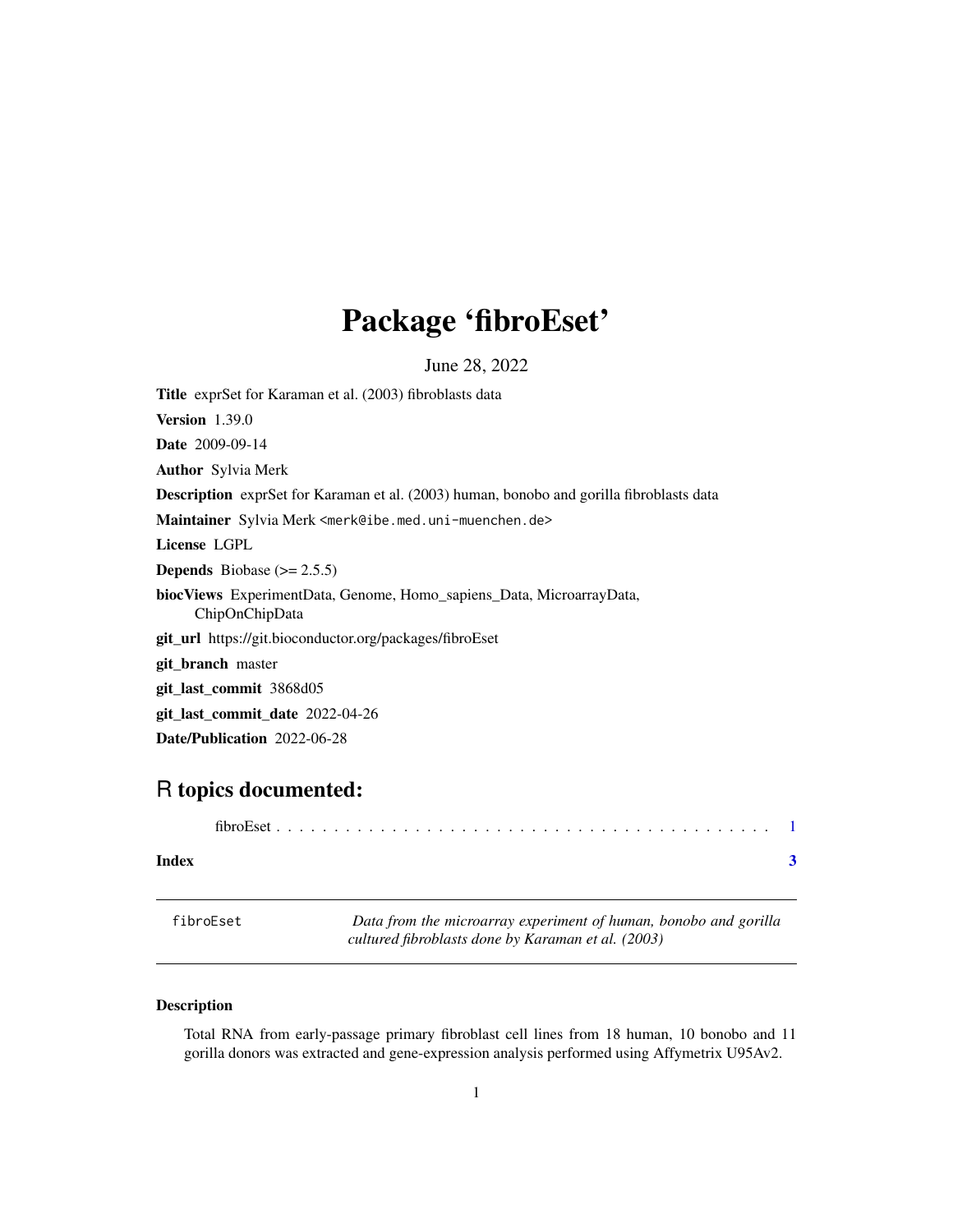#### Usage

data(fibroEset)

#### Format

Expression set with 12625 genes and 46 samples. There are 2 covariates listed.

- samp: sample code.
- species: The species the sample was obtained from. h: human (Homo sapiens), b: bonobo (Pan paniscus), g: gorilla (Gorilla gorilla)

#### Details

Data preprocessing (as described in the publication):

The raw expression scores for every gene in every sample were generated using AFFYMETRIX GENECHIP 5.0. Normalization was done by calculating multiplicative scaling factors on the basis of the median intensity of the 60th to 95th percentile of gene-expression scores. All gene-expression scores below 100 were set to 100 to minimize noise associated with less robust measurements of rare transcripts.

The usage of a human chip can cause mismatches between the ape RNA samples and human oligonucleotide probes. Because 16 perfect match probes interrogate each gene, the effect of mismatches should be minimal (Hacia et al. 1998).

#### Source

<http://lichad.usc.edu/supplement/index.html>

#### References

Karaman M.W., Houck M.L., Chemnick L.G., Nagpal S., Chawannakul D., Sudano D., Pike B.L., Ho V.V., Ryder O.A. & Hacia J.G. (2003) Comparative Analysis of Gene-Expression Patterns in Human and African Great Ape Cultured Fibroblasts. *Genome Research* 13, 1619-1630.

Hacia J.G. et al. (1998) Evolutionary sequence comparisons using high-density oligonucleotide arrays. *Nature genetics* 18, 155-158.

#### Examples

```
library(Biobase)
data(fibroEset)
xx <- exprs(fibroEset)
colnames(xx) <- as.character(fibroEset$species)
dim(xx)
xx[1:5,1:5]
fibroEset$species
featureNames(fibroEset)[1:20]
```